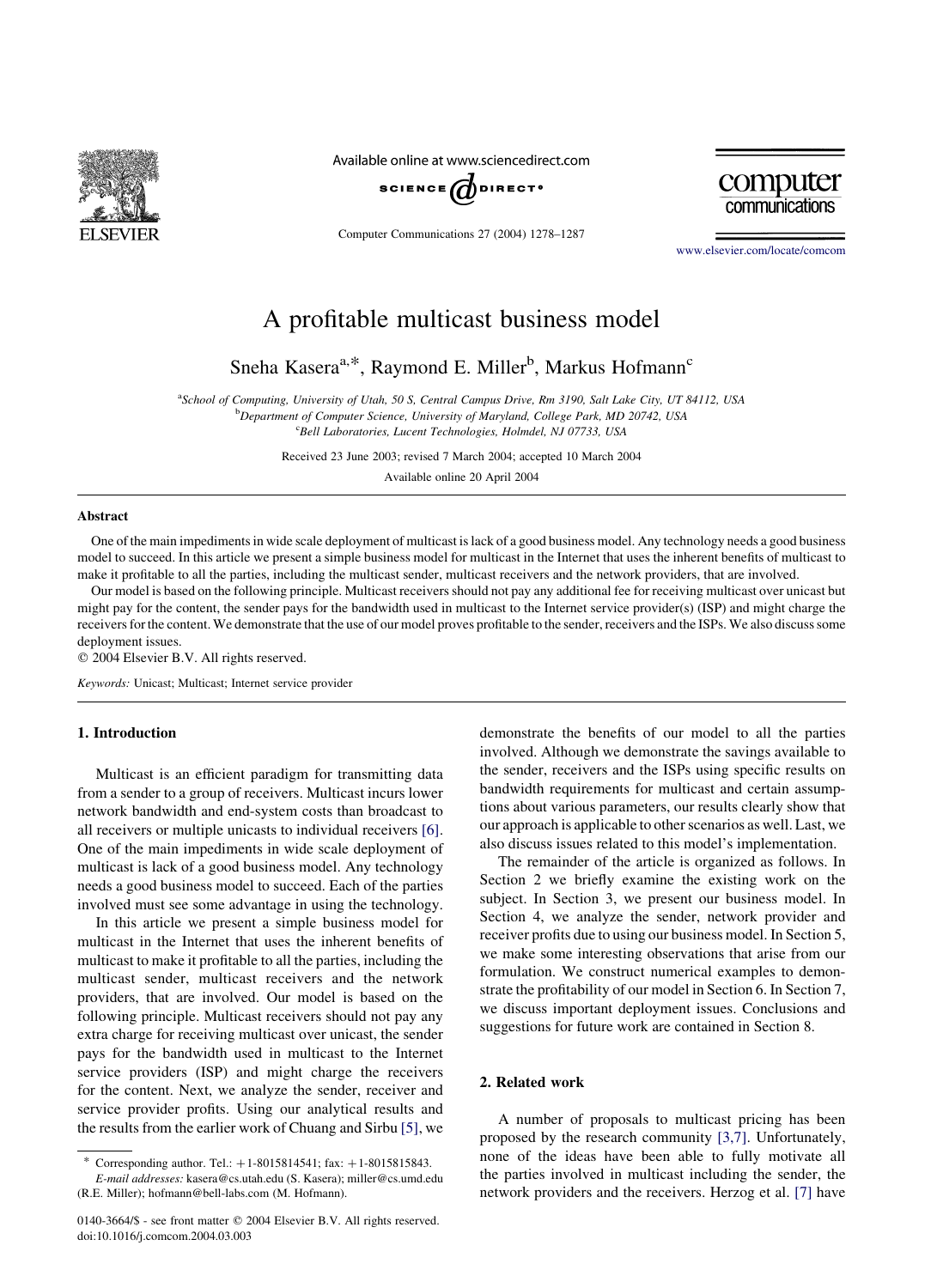studied the problem of sharing the cost of multicast trees using axiomatic analysis. They find that the only scheme that satisfies all their basic axioms is the one that splits multicast cost among receivers. We believe that receivers should not pay any additional charge for receiving multicast. The 'split edge pricing' model presented in Ref. [\[3\]](#page--1-0) is related to our work in that it addresses the problem of inter-domain charging. It deals with accounting and charging between different ISPs, but it does not consider the actual cost of multicasting at the intra-domain level. Instead, it proposes to decide on charges between domains in advance, which is different from our business model. Chuang and Sirbu [\[5\]](#page--1-0), through extensive simulations of over a wide range of networks, have shown that the ratio of links in the multicast tree from a sender to n receiver sites (or POPs) to the average number of links in unicast paths from the sender to *n* receiver sites is  $n^{0.8}$ . Phillips et al. [\[8\]](#page--1-0) have tried to provide an explanation for this result. Chalmers and Almeroth [\[4\]](#page--1-0) show a different result for the savings of bandwidth by multicast. Based on their experiments and analysis, they claim that the exponent of  $n$  varies from 0.62 to 0.73. Our work differs from Chuang and Sirbu's work in the following significant ways. First, we propose how the sender charge could be divided among the network providers. Second our business model clearly identifies the benefits of the sender, the receivers and the network providers. In our numerical examples, we also exploit the region between  $n^{0.8}$  and *n* to provide the benefits of multicast to all parties. Alternatively, we could use the savings claimed by Chalmers and Almeroth, or any other measure of bandwidth savings in multicast [\[9\].](#page--1-0)

#### 3. Business model

Multicast is inherently beneficial. A good multicast business model should be able to use the inherent benefits of multicast to provide incentives for all the parties involved. In this section we present our business model that meets this requirement. In presenting our business model we use a scenario where a sender is multicasting multimedia data to a group of N receivers, however, we believe that our approach generalizes to other scenarios, as well. The design principles of our business model are as follows:

- † Receivers do not pay any extra cost for bandwidth for receiving multicast versus unicast.
- The sender pays for the multicast bandwidth.
- The sender might charge the receivers for the content.
- The network providers should receive revenue based on the proportion of their resources that are used in multicast.

Let us now see how each of the parties involved in the multicast, the sender, receivers and the ISP(s), can benefit by using multicast. As far as a receiver is concerned it does not matter whether it is receiving data through unicast or multicast. Typically a receiver pays a fixed fee to its ISP.

There is no incentive for the receiver to pay or share the cost of multicast. A receiver might be interested in receiving multicast if the content is offered free or at a discounted rate when multicast. For example, when a sender sends data to a receiver by multicast, it could charge the sender less than if it were sent by unicast. A sender will be interested in multicast if it makes sure that its data reaches  $N$  receivers and by using multicast it pays less than it would for N unicast connections. It can then use a part of this profit to reduce the price of the content. It will be argued later that as the number of receivers increases the reduction in cost due to using multicast over unicast also increases. Hence the sender can afford to increase the discount of the content as the number of receivers increase. This strategy is similar to the one that was used in some online stores that reduced the price of an item depending on the amount sold. A sender could also multicast free content for an Internet radio-like service where it covers the cost of multicast as well as makes profit through commercial advertisements.

There are several reasons why a network provider (ISP, National service provider or NSP) might be interested in providing multicast. First, a service provider uses the same or less bandwidth for multicasting to N receivers than individually unicasting to each receiver. Hence it could offer multicast service at a cost that is less than the cost of N times the unicast cost. One might argue that this will lead to a reduction in revenues for the ISP because it is reducing its business from N unicast connections to one multicast 'connection' that is offered at a lower cost. The argument in favor of multicast is that an ISP can accommodate only a certain number of unicast connections across a bottleneck link whereas it can support an equal number of multicast connections through that link. By charging incrementally more for each multicast it can actually increase revenue since it can serve more customers. In fact, our model shows that an ISP could charge more for a certain bandwidth in multicast than in unicast and still leave room for sender profit. Also, an ISP might need to provide multicast service to stay competitive, and it could use some of its extra revenue to cover its additional costs resulting from implementing and retaining multicast service.

In Section 4 we analyze the profits of the sender, receivers and the ISP when they use our multicast business model.

#### 4. Profit analysis

The symbols used in our analysis are given in [Table 1](#page--1-0).

#### 4.1. Sender profit

The sender profit due to choosing multicast over unicast can be expressed as follows:

$$
X = (Nx_m - C) - (Nx_u - Nb_u)
$$
 (1)

The first term is the sender profit when it uses multicast and the second term is the sender profit when it uses unicast.